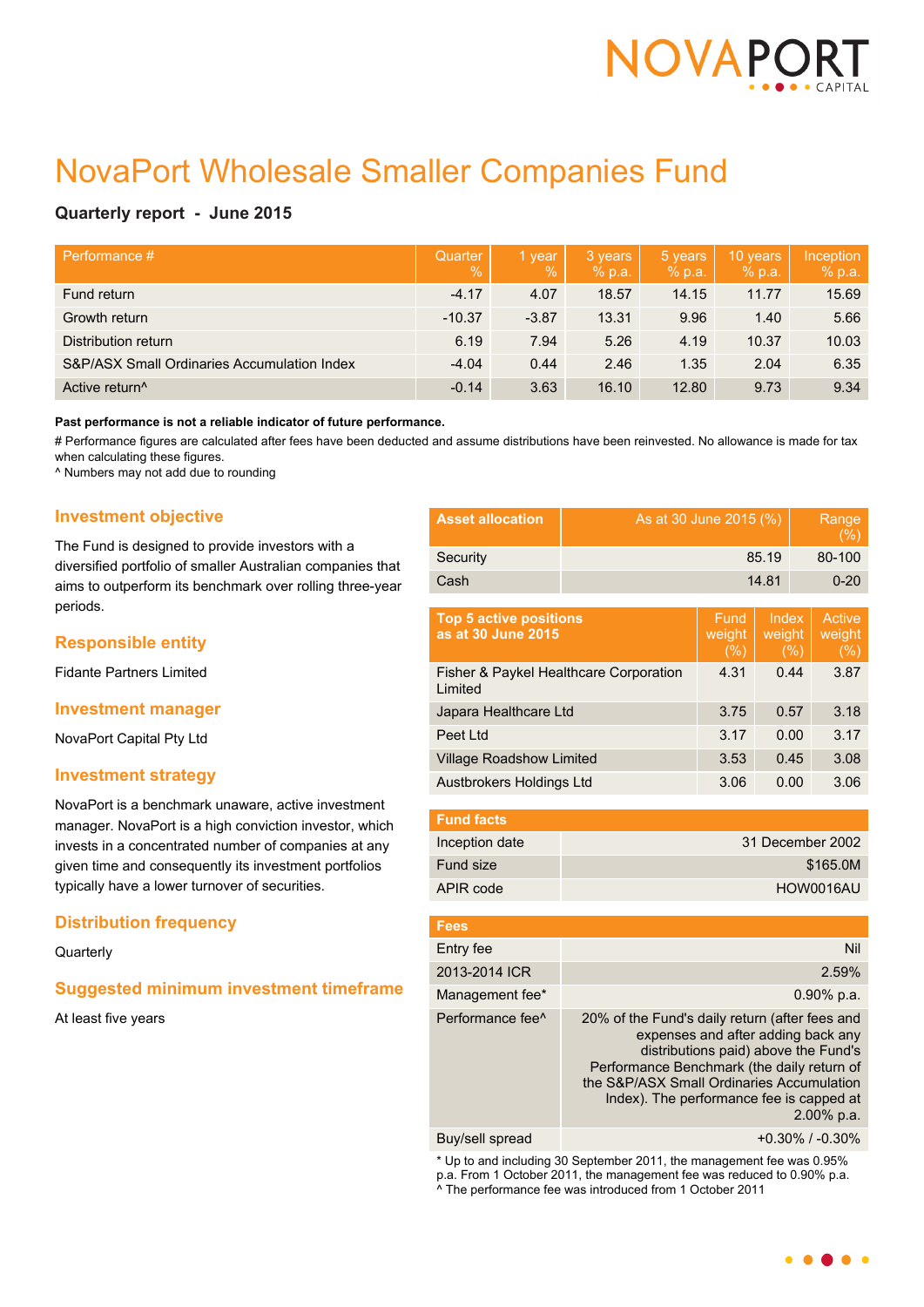# **Sector exposure as at 30 June 2015**



# **Market overview**

The Small Ordinaries Accumulation Index has followed up a strong March quarter performance, with a negative 4.04% return for the final three months of the 2015 Financial Year. A losing quarter, post a positive one, has been a trend since March 2013, with the index unable to break out of a relatively tight range, resulting in an index virtually unchanged since 2012.

The smaller companies resources index was down 0.31% over the quarter and finished the year at a lower point than the depths of the GFC share market rout. The industrials sector was down 4.67% for the quarter but, from a longer term perspective, has fared much better with the sector up over 100% since its GFC lows in early March 2009.

The final quarter usually sees an increase in earnings downgrades, as the financial year comes into focus and companies are able to make a comment regarding likely earnings, versus guidance in the market. The June quarter was no different although the number of companies downgrading and degree of earnings variation were at lower levels than recent years. If anything, a lacklustre market is more symptomatic of smaller companies trading on full valuations and with no earnings catalysts to drive the sector higher.

Macro factors continued to dampen any positive momentum over the quarter. Companies reported generally subdued conditions and a still stubbornly high Australian dollar, albeit at a more favourable level than this time last year. Meanwhile a lower local currency has not been able to offset the adverse impact of weak commodity prices for the miners. The RBA followed February's 0.25% cut in interest rates with the same reduction in May. Internationally, any confidence boost from an improving US economy was dampened by the potential for Federal reserve rate increases above expectations. Weakness in China, as well as volatility in Europe as the long discussed "Grexit" loomed large in the lead up to 30 June, also dampened investor confidence.

# **Fund performance summary**

The S&P/ASX Small Ordinaries Accumulation Index returned -4.04% for the quarter. The fund underperformed the market and delivered a -4.17% return over the quarter.

# **Performance of key securities**

## **Key contributors**

| Security name                   | Sector                        |      | Active weight %   Value added % |
|---------------------------------|-------------------------------|------|---------------------------------|
| Sirtex Medical Limited          | <b>Health Care</b>            | 2.22 | 0.70                            |
| <b>Village Roadshow Limited</b> | <b>Consumer Discretionary</b> | 3.08 | 0.42                            |
| Cover-More Group Ltd            | <b>Financials Ex Property</b> | 2.36 | 0.35                            |